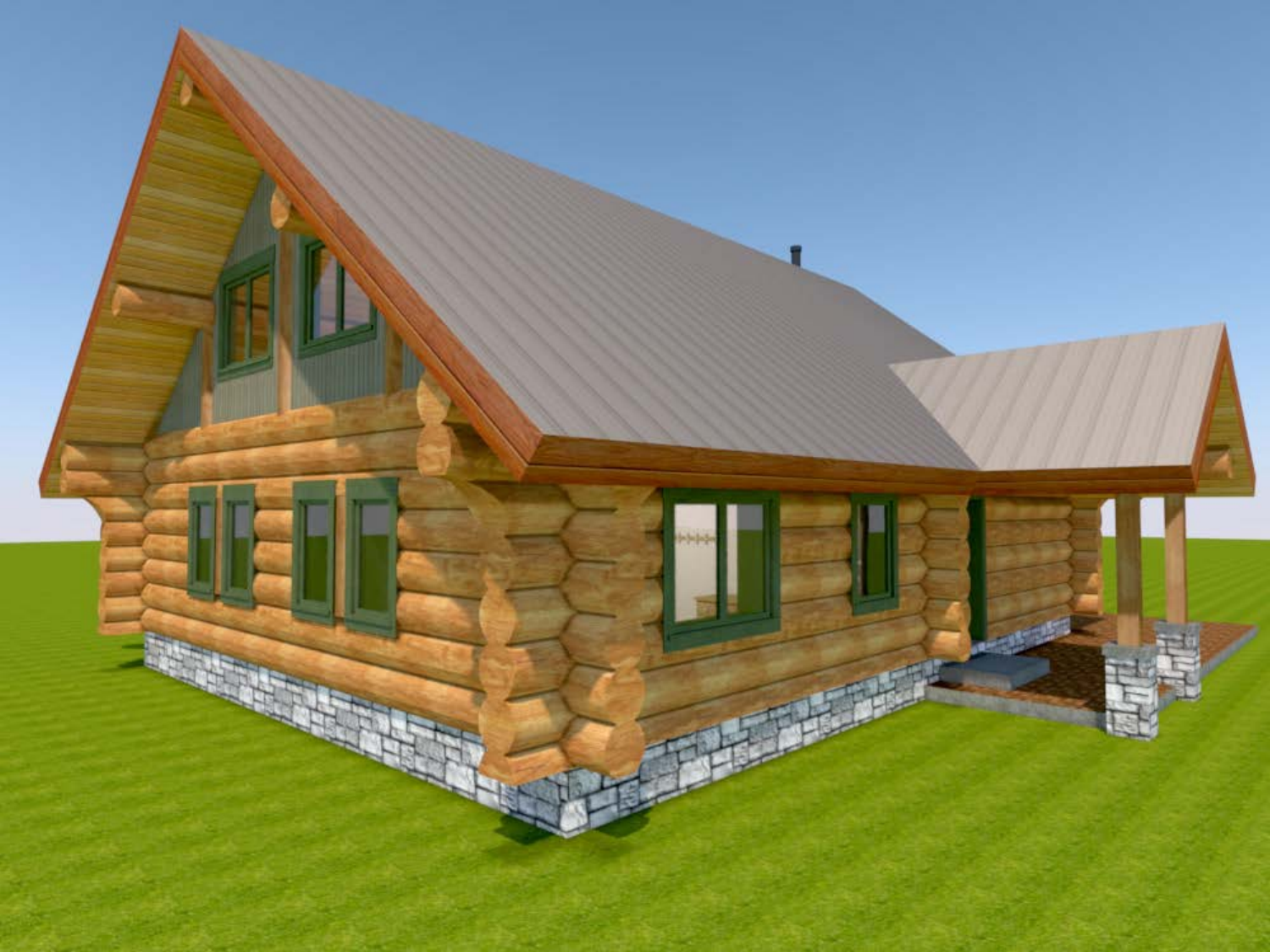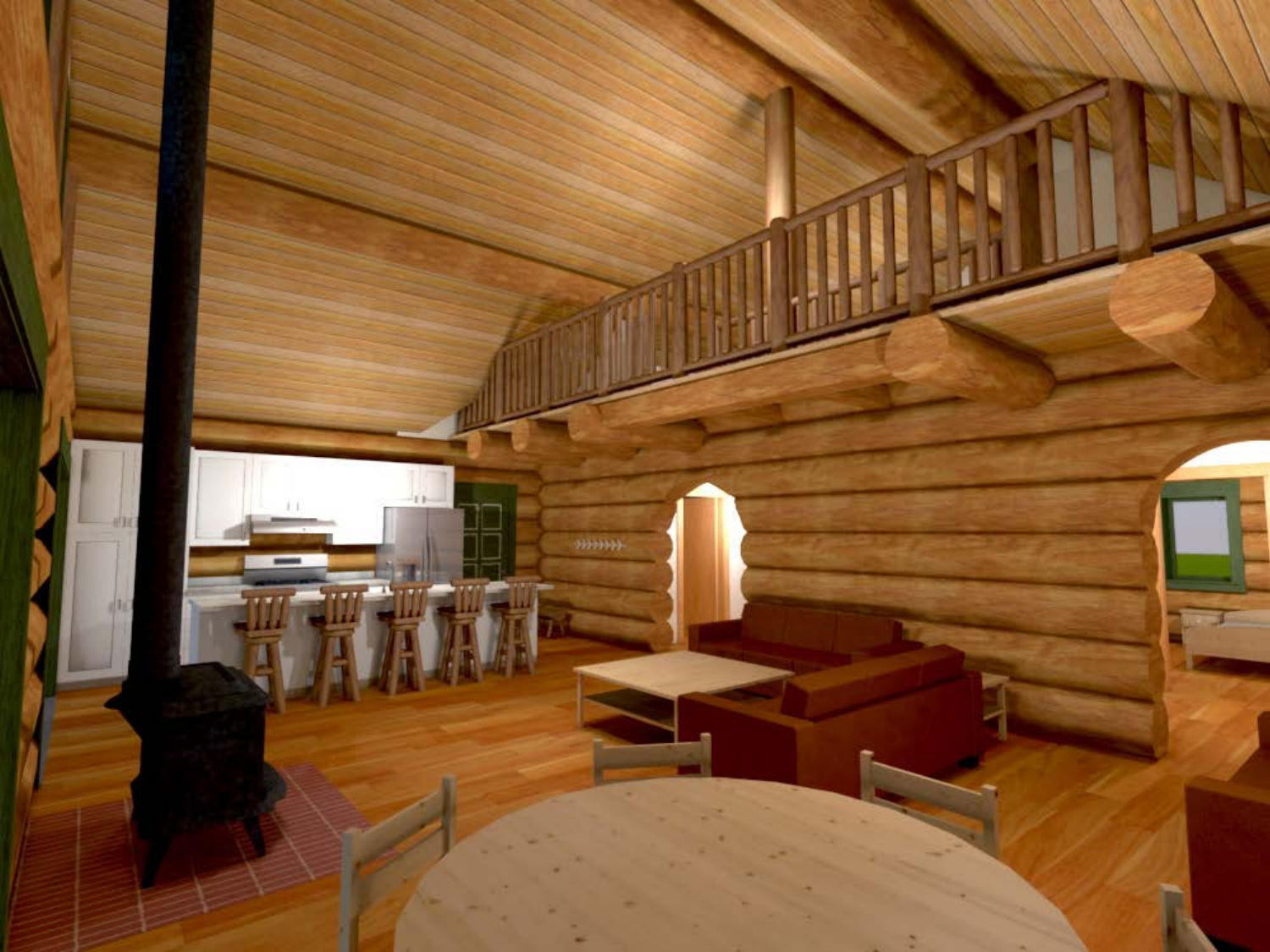| NOTE:<br>COMPLETE SET OF<br>PLANS TO BE<br>ENGINEERED &<br>STAMPED BY<br>STAMPED BY<br>● ALL DIMENSIONS TO BE VERIFIED ON SITE BY GENERAL CONTRACTOR<br>● ALL DIMENSIONS ARE CONSTRUCTION TIME DIMENSIONS<br>● IT IS THE SOLE RESPONSIBILITY OF THE GENERAL CONTRACTOR TO<br>OF PLANS BEFORE STARTING CONSTRUCTION<br>OF PLANS B |
|----------------------------------------------------------------------------------------------------------------------------------------------------------------------------------------------------------------------------------------------------------------------------------------------------------------------------------|
|                                                                                                                                                                                                                                                                                                                                  |
| TACKABERRY<br>LOG HOMES                                                                                                                                                                                                                                                                                                          |
| È<br><b>REA</b><br>DESCRIPTION:<br>ENG. REDLINES<br><b>CRAWLSPACE</b><br>2019<br>MAY 6, 2019<br>DATE:<br>JUNE 5,<br>REVISION:<br>REV. 2<br>REV.1<br>$\infty$<br>REV.                                                                                                                                                             |
| 2019<br>C.<br>C.<br>닏<br>$1/4" = 1'-0"$<br>16,<br>APR.<br>BY:<br>DRAWN BY:<br>CHECKED<br>SCALE:<br>DATE:                                                                                                                                                                                                                         |
| HOMES<br>LOG<br><b>BERRY</b><br>TACKA<br>ELEVATIONS<br>య<br>LOG BUILDER : KEALEY<br>$\sim$<br>CLIENT<br>TITLE:<br>$\overline{1}$<br>$A-2$                                                                                                                                                                                        |
|                                                                                                                                                                                                                                                                                                                                  |

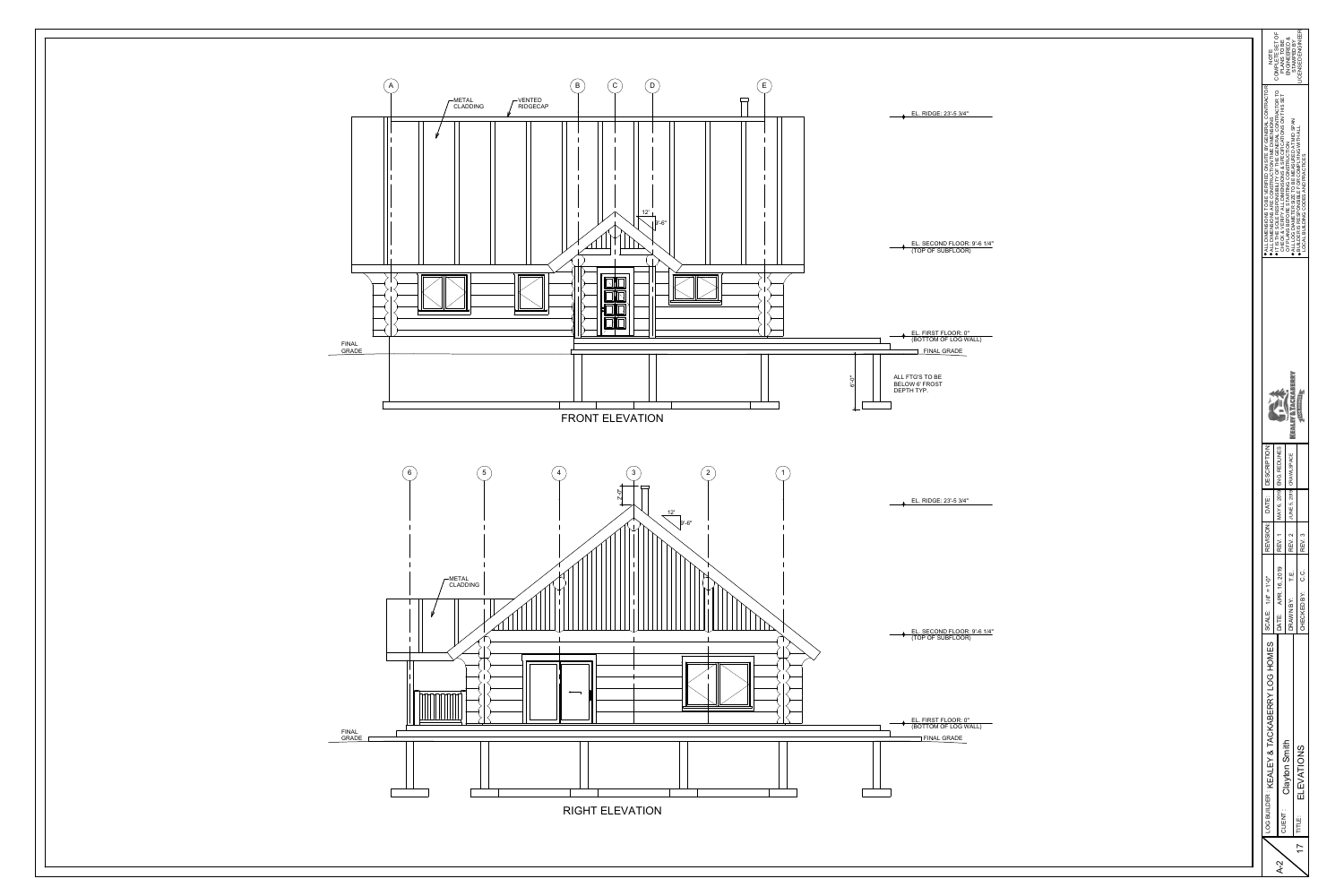|                                                                                                                              | NOTE:<br>COMPLETE SET OF<br>PLANS TO BE<br>ENGINEERED &<br>STAMPED BY<br>STAMPED BY                                                                                                                                                    |                                                        |
|------------------------------------------------------------------------------------------------------------------------------|----------------------------------------------------------------------------------------------------------------------------------------------------------------------------------------------------------------------------------------|--------------------------------------------------------|
| EL. RIDGE: 23'-5 3/4"<br>⊕                                                                                                   | ● ALL DIMENSIONS TO BE VERIFIED ON SITE BY GENERAL CONTRACTOR<br>● ALL DIMENSIONS ARE CONSTRUCTION TIME DIMENSIONS<br>● IT IS THE SOLE RESPONSIBILITY OF THE GENERAL CONTRACTOR TO<br>CHECK & VERIFY ALL DIMENSIONS & SPECIFICATIONS O |                                                        |
| EL. SECOND FLOOR: 9'-6 1/4"<br>(TOP OF SUBFLOOR)                                                                             |                                                                                                                                                                                                                                        |                                                        |
| EL. FIRST FLOOR: 0"<br>(BOTTOM OF LOG WALL)<br>AL<br>ADE                                                                     |                                                                                                                                                                                                                                        |                                                        |
|                                                                                                                              |                                                                                                                                                                                                                                        | KEALEY&TACKABERRY<br><b>DOG HOMES</b>                  |
|                                                                                                                              | DESCRIPTION:<br><b>REDLINES</b><br>ENG.<br>2019                                                                                                                                                                                        | <b>CRAWLSPACE</b><br>2019                              |
| EL. RIDGE: 23'-5 3/4"                                                                                                        | DATE:<br><u>(</u><br><b>MAY</b><br>REVISION:<br>$\overline{\phantom{0}}$<br>REV.                                                                                                                                                       | $\mathfrak{c}$<br>JUNE<br>REV. 2<br>REV.3              |
|                                                                                                                              | 2019<br>$1 - 0$ <sup>"</sup><br>16,<br>$\, \Pi$<br>APR.<br>$1/4$ "<br>SCALE:<br>DATE:                                                                                                                                                  | C.<br>C.<br>$\overline{L}$<br>CHECKED BY:<br>DRAWN BY: |
| <u>EL. SECOND FLOOR: 9'-6 1/4"</u><br>(TOP OF SUBFLOOR)<br>EL. FIRST FLOOR: 0"<br>(BOTTOM OF LOG WALL)<br><b>FINAL GRADE</b> | HOMES<br><b>LOG</b><br><b>TACKABERRY</b>                                                                                                                                                                                               |                                                        |
|                                                                                                                              | య<br>KEALEY<br>$\sim$<br>LOG BUILDER<br>$\sim$<br>CLIENT                                                                                                                                                                               | ELEVATIONS<br>י שו<br>דוו                              |
|                                                                                                                              | $A-3$                                                                                                                                                                                                                                  | $\overline{1}$                                         |

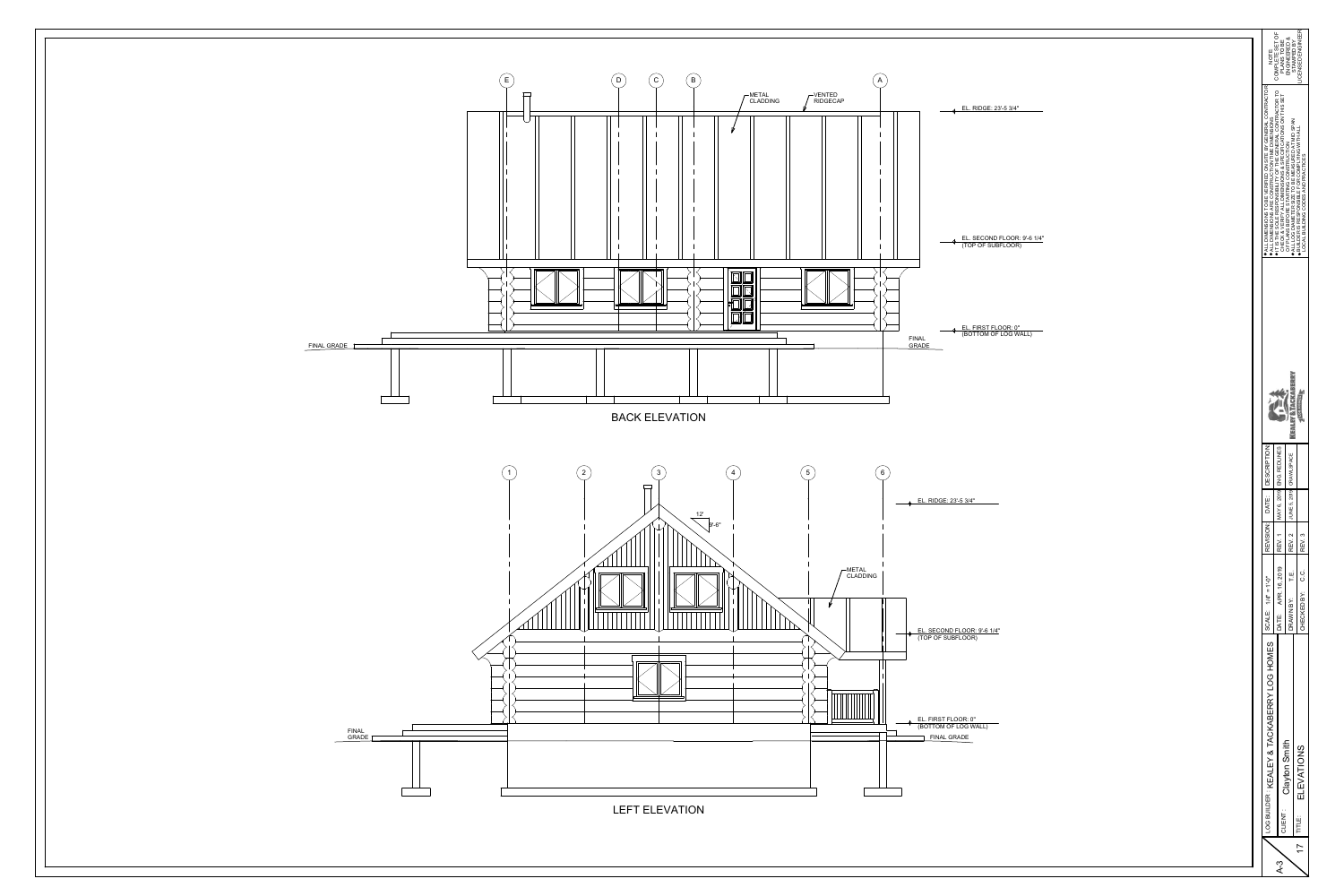

| <b>CONSTRUCTION MATERIALS</b><br>ALL WOOD SHALL BE SPF NO1 OR BETTER                                                                                                                                                                                                                     |                                                                          | BE                                                                                                                       | ళ                                                                                                                  |
|------------------------------------------------------------------------------------------------------------------------------------------------------------------------------------------------------------------------------------------------------------------------------------------|--------------------------------------------------------------------------|--------------------------------------------------------------------------------------------------------------------------|--------------------------------------------------------------------------------------------------------------------|
| <b>TYPICAL FOUNDATION WALL</b><br>W <sub>1</sub><br>8" CONC. STEM WALL<br>ON 24"x10" CONC. FTG.                                                                                                                                                                                          | NOTE:                                                                    | COMPLETE                                                                                                                 | PLANS TO BE<br>ENGINEERED 8<br>STAMPFD BY                                                                          |
| <b>TYPICAL EXTERIOR LOG WALL</b><br>W <sub>2</sub><br>LOGS TO BE 16" DIA. MIDSPAN WHITE PINE<br>WITH 15" GAIN PER STACK                                                                                                                                                                  |                                                                          |                                                                                                                          |                                                                                                                    |
| TYPICAL 2ND STOREY EXTERIOR WALL<br>W <sub>2</sub> A<br><b>VERTICAL SIDING</b><br><b>ON #30 FELT</b><br>ON 7/16" O.S.B. SHEATHING<br>2X6 @ 16" O.C. FRAME WALL<br><b>R24 BATT INSULATION</b><br>6 MIL POLY V.B.<br>INT. FINISH TO OWNERS SPECS.                                          | ON SITE BY GENERAL CONTRACTOR                                            | IT IS THE SOLE RESPONSIBILITY OF THE GENERAL CONTRACTOR TO<br>CHECK & VERIFY ALL DIMENSIONS & SPECIFICATIONS ON THIS SET |                                                                                                                    |
| <b>TYPICAL INTERIOR FRAME WALL</b><br>W3B<br>INT. PARTITION WALLS TO BE:<br>1/2" GWB BOTH SIDES<br>2X4 @ 16" O.C FRAME WALL                                                                                                                                                              |                                                                          |                                                                                                                          |                                                                                                                    |
| W <sub>3</sub> C<br>TYPICAL INTERIOR FRAME WALL (SETTLING)<br><b>INT. PARTITION WALLS TO BE:</b><br>1/2" GWB BOTH SIDES<br>2X4 @ 16" O.C FRAME WALL<br>W/ SLIP JOINT @ TOP                                                                                                               | DIMENSIONS ARE CONSTRUCTION TIME DIMENSIONS<br>DIMENSIONS TO BE VERIFIED |                                                                                                                          |                                                                                                                    |
| FTG1<br><b>TYPICAL SPOT FOOTING</b><br>7'x7'x14" CONC. PAD c/w U<br>SHAPE 8-15M (B) E/W. Pier to c/w 2-<br>15M (v) + 2-15M dowels into FTG<br>16" DIA. CONC. SONOTUBE<br>W/ EMBEDDED METAL<br><b>SADDLE BRACKET</b><br>TO SUPPORT BEAM                                                   | ALL<br>ALL I<br><b>. .</b>                                               | $\bullet$                                                                                                                | OF PLANS BEFORE STARTING CONSTRUCTION<br>ALL LOG DIAMETER SIZE TO BE MEASURED AT MID SPAN<br>ALL LOG DIAMETER<br>Ò |
| FTG <sub>2</sub><br><b>TYPICAL SPOT FOOTING</b><br>3'x3'x10" CONC. PAD c/w U<br>36"<br>SHAPE 4-15M (B) E/W. Pier to c/w 2-<br>15M (v) + 2-15M dowels into FTG<br>12"<br>10" DIA. CONC SONOTUBE<br>W/ EMBEDDED METAL<br><b>DOWELS</b><br><b>SADDLE BRACKET</b><br>DIM.<br>TO SUPPORT BEAM |                                                                          |                                                                                                                          |                                                                                                                    |
| FTG3 / TYPICAL SPOT FOOTING<br>4'x4'x10" CONC. PAD c/w U<br>SHAPE 4-15M (B) E/W. Pier to c/w 2-<br>15M (v) + 2-15M dowels into FTG<br>10" DIA. CONC SONOTUBE<br>W/ EMBEDDED METAL<br>SADDLE BRACKET<br>TO SUPPORT BEAM                                                                   |                                                                          |                                                                                                                          |                                                                                                                    |
| <b>TYPICAL FIRST FLOOR FRAMING</b><br>F <sub>1</sub><br>3/4" T&G PLY SUBFLOOR<br>6 MIL POLY V.B.<br>11 7/8" TJI FL. JST @ 16" O.C.<br>MIN. R38 BATT INSULATION<br>RODENT WIRE MESH & RACOON WIRE MESH                                                                                    |                                                                          |                                                                                                                          |                                                                                                                    |
| F <sub>2</sub><br><b>TYPICAL SECOND FLOOR FRAMING</b><br>3/4" T&G PLYWOOD SUBFLOOR<br><b>GLUED AND SCREWED TO</b><br>2X6 T&G FLOOR AND CEILING DECKING<br>F3<br><b>TYPICAL DECK FRAMING</b>                                                                                              |                                                                          |                                                                                                                          |                                                                                                                    |
| PT 2X6 @6"o.c. DECKING<br><b>OVER PRESSURE TREATED</b><br>2X12 SPF SELECT STRUCTURAL @16"o.c.<br><b>DECK FLOOR JOIST</b>                                                                                                                                                                 | ESCRIPTION                                                               | REDLINES                                                                                                                 |                                                                                                                    |
| <b>TYPICAL ROOF TO BE:</b><br>R1<br>METAL CLADDING ON 2X4 @2'o.c.<br>HORIZONTAL AND VERTICAL STRAPPING<br>ON ICE & WATER SHIELD OR #30 FELT<br>ON SIP 8" THICK, R40 MIN.                                                                                                                 | ᅙ                                                                        | ENG.<br>တ                                                                                                                | CRAWLSPACE                                                                                                         |
| SIP FORM SHALL BE ENGINEERED BY ROOF<br>MANF. TO SUPPORT THE ROOF LOADS<br>(9 1/2" TJI @ 24" C.C. RAFTER BY ROOF SUPPLIER)<br>6 MIL POLY V.B.<br>CLG. FINISH TO OWNERS SPECS.                                                                                                            | ய்<br>δ                                                                  | 201<br>ဖ<br><b>NAY</b>                                                                                                   | 2019<br>ယ<br><b>ANE</b>                                                                                            |
| <b>TYPICAL ROOF TO BE:</b><br>R <sub>2</sub><br>METAL CLADDING ON 2X4 @2'o.c.<br>HORIZONTAL AND VERTICAL STRAPPING<br>ON #30 FELT<br>5/8" O.S.B. SHEATHING                                                                                                                               | REVISION:                                                                | $\overline{ }$<br>REV.                                                                                                   | $\mathbf{\Omega}$<br>REV.                                                                                          |
| W/ EDGE CLIPS BETWEEN RAFTERS<br>2x8 @ 2' O.C. RAFTERS<br>CLG. FINISH TO OWNERS SPECS.                                                                                                                                                                                                   | $1 - 0$ "                                                                | 2019<br>16,                                                                                                              | ш<br>Н                                                                                                             |
|                                                                                                                                                                                                                                                                                          | Ш                                                                        | œ                                                                                                                        |                                                                                                                    |



SCREWJACKS TO BE LOWERED EVERY 3 MONTHS FOR 1ST YEAR AND TWICE A YEAR FOR NEXT 4 YEARS AS HOUSE LOGWORK SETTLES DOWN AS LOGS LOSE MOISTURE CONTENT & COMPRESS UNDER LOADS

TOW= TOP OF WALL TOW= 0 @ BOTTOM OF LOG WALL T= TOP OF LOG B= BOTTOM OF LOG TYP.= TYPICAL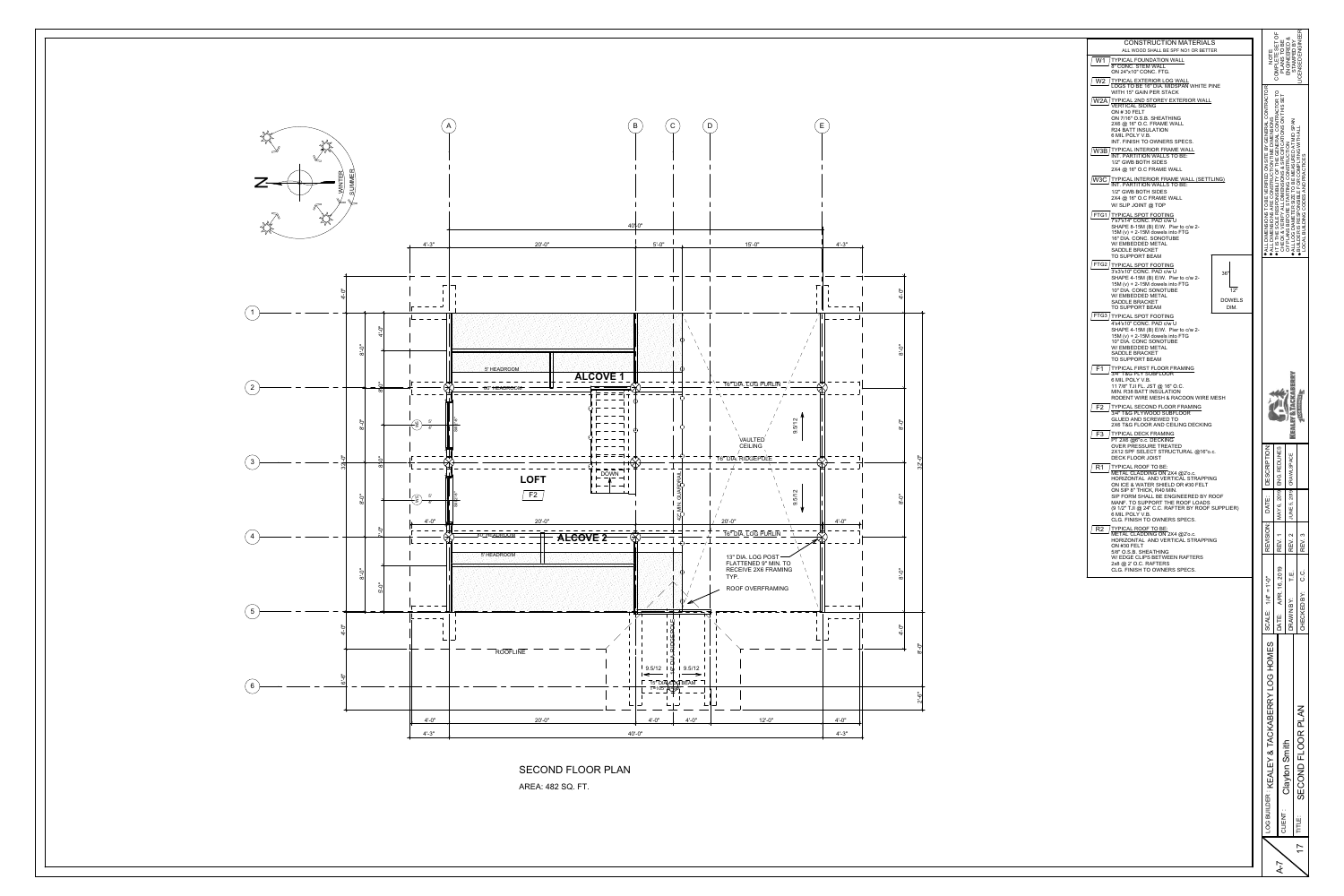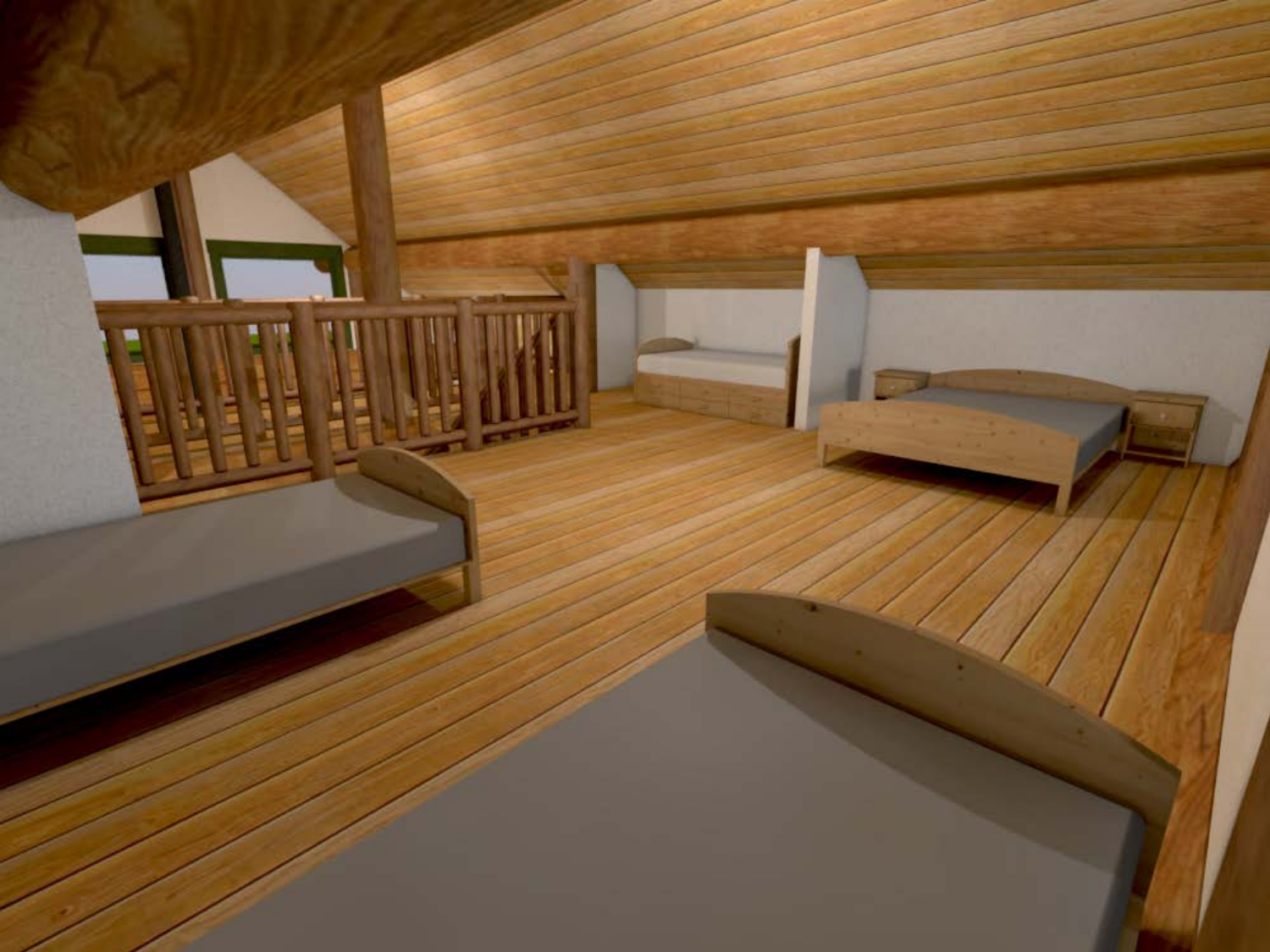